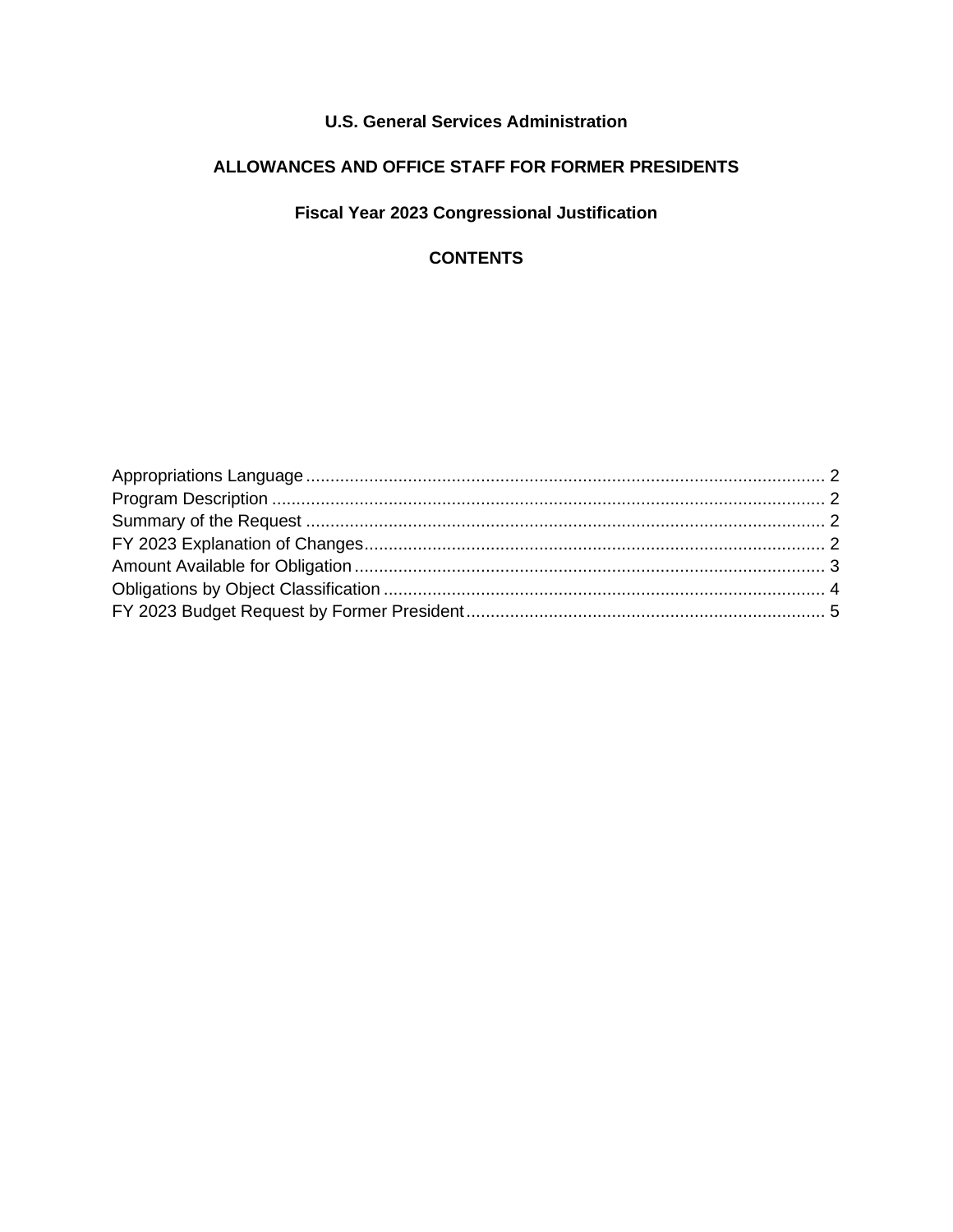### **Appropriations Language**

*For carrying out the provisions of the Act of August 25, 1958, as amended (3 U.S.C. 102 note) and Public Law 95-138, \$5,200,000.*

## <span id="page-1-0"></span>**Program Description**

This appropriation provides pensions, office staff, and related expenses for former Presidents Jimmy Carter, William Clinton, George W. Bush, Barack Obama, and Donald Trump.

#### <span id="page-1-1"></span>**Summary of the Request**

The fiscal year (FY) 2023 proposed budget provides a total of \$5.2 million for the annual pensions of the former presidents and compensation of their office staff and related expenses. GSA has a statutory requirement to support these activities under the Former Presidents Act of 1958 as amended (3 U.S.C. § 102 note).

### <span id="page-1-2"></span>**FY 2023 Explanation of Changes**

(Dollars in Thousands)

|                                               | FY 2021<br>Actual | FY 2022<br>Annualized<br>C.R. |       | FY 2023<br>Request |
|-----------------------------------------------|-------------------|-------------------------------|-------|--------------------|
|                                               | \$<br>4,400       | \$                            | 5,200 |                    |
| <b>Program Increases:</b>                     |                   |                               |       |                    |
| Increase for Former President Trump           |                   |                               | \$    | 140                |
| <b>Increases for Former President Clinton</b> |                   |                               | \$    | 53                 |
| Increases for Former President Carter         |                   |                               | \$    |                    |
| <b>Program Decreases:</b>                     |                   |                               |       |                    |
| <b>Total Adjustments</b>                      |                   |                               | S     | 200                |

The FY 2023 budget request includes an increase of \$200 thousand, a 4 percent increase from the FY 2022 C.R. annualized level. The increase is due to lease expirations, additional cleaning service needs, a small increase to our Working Capital Fund bill, and an anticipated increase in retirement benefits.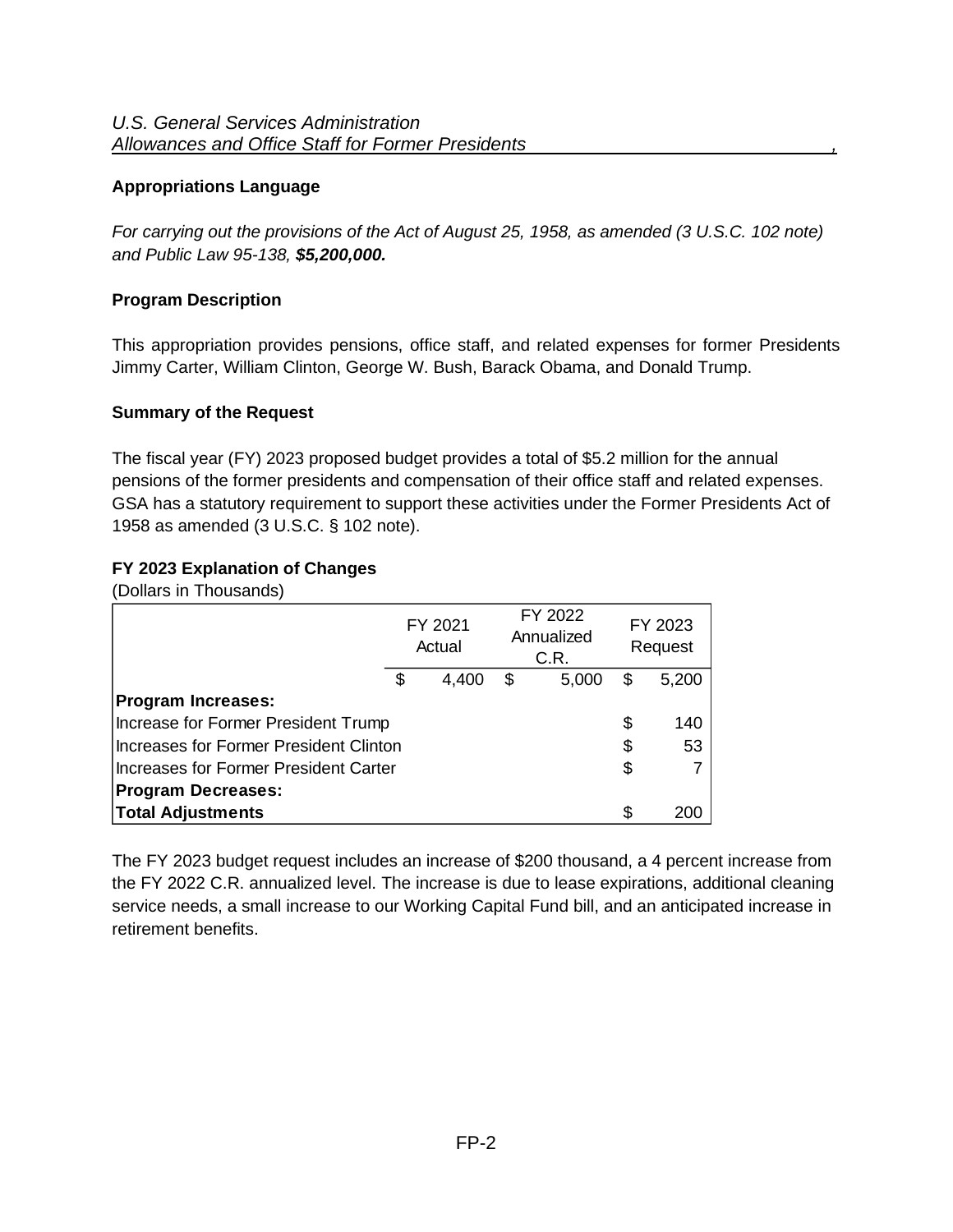# <span id="page-2-0"></span>**Amount Available for Obligation**

(Dollars in Thousands)

|                          | FY 2021<br>Actual        |    | FY 2022<br>Annualized<br>C.R. | FY 2023<br>Request |         |  |
|--------------------------|--------------------------|----|-------------------------------|--------------------|---------|--|
| Discretionary authority: |                          |    |                               |                    |         |  |
|                          | 4,400                    | \$ | 5,000                         |                    | \$5,200 |  |
|                          |                          | S  |                               | S                  |         |  |
|                          | $\overline{\phantom{0}}$ | S  |                               | S.                 |         |  |
|                          | (382)                    | \$ |                               |                    |         |  |
|                          | 4,018                    | \$ | 5,000                         |                    | \$5,200 |  |
|                          | \$<br>3,839              | \$ | 4,950                         |                    | \$5,148 |  |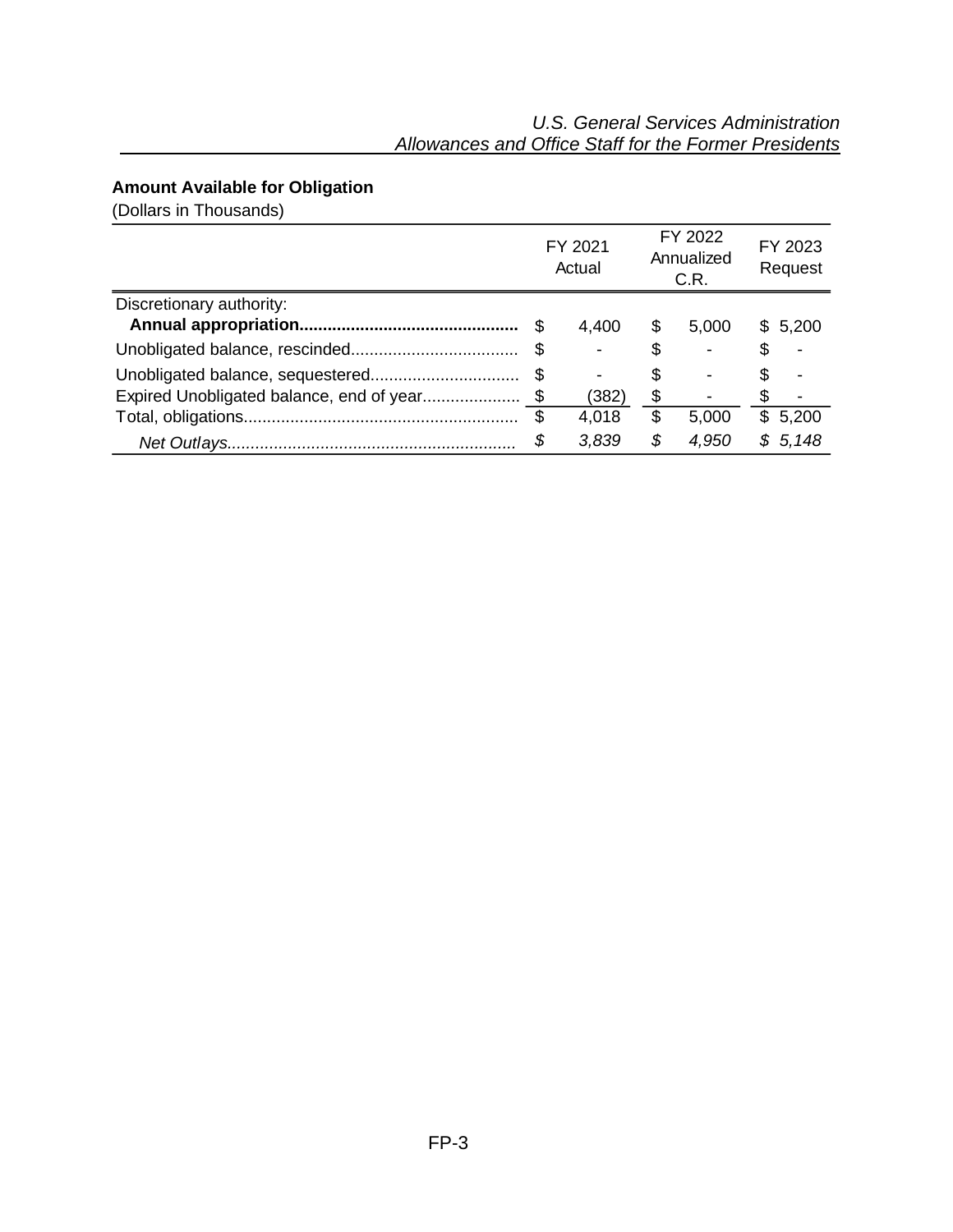# <span id="page-3-0"></span>**Obligations by Object Classification**

(Dollars in Thousands)

|      |                                             | FY 2021<br>Actual | FY 2022<br>Annualized<br>C.R. | FY 2023<br>Request |       |  |
|------|---------------------------------------------|-------------------|-------------------------------|--------------------|-------|--|
| 11.1 | Full-time permanent                         | \$                | \$                            | \$                 |       |  |
| 11.3 | Other than full-time permanent              | \$                | \$                            | \$                 |       |  |
| 11.5 | Other personnel compensation                | \$                | \$                            | \$                 |       |  |
| 11.8 | Special personnel services payments         | \$<br>286         | \$<br>452                     | \$                 | 429   |  |
| 12.1 | Civilian personnel benefits                 | \$<br>227         | \$<br>499                     | \$                 | 512   |  |
| 13.0 | Benefits for former personnel               | \$<br>1,099       | \$<br>1,182                   | \$                 | 1,207 |  |
| 21.0 | Travel and transportation of persons        | \$<br>1           | \$                            | \$                 |       |  |
| 22.0 | Transportation of things                    | \$                | \$                            | \$                 |       |  |
| 23.1 | Rental payments to GSA                      | \$<br>1,702       | \$<br>1,995                   | \$                 | 2,290 |  |
| 23.2 | Rental payments to others                   | \$<br>6           | \$                            | \$                 |       |  |
| 23.3 | Communications and utilities                | \$<br>114         | \$<br>216                     | \$                 | 217   |  |
| 24.0 | Printing and reproduction                   | \$<br>18          | \$<br>32                      | \$                 | 32    |  |
| 25.1 | Advisory and assistance services            | \$<br>96          | \$<br>216                     | \$                 | 145   |  |
| 25.2 | Other services from non-Federal sources     | \$                | \$                            | \$                 |       |  |
| 25.3 | Other goods & services from Federal sources | \$<br>318         | \$<br>162                     | \$                 | 174   |  |
| 25.4 | Operation and maintenance of facilities     | \$<br>1           | \$<br>40                      | \$                 |       |  |
| 25.6 | Medical care                                | \$                | \$                            | \$                 |       |  |
| 25.7 | Operation and maintenance of equipment      | \$<br>45          | \$<br>57                      | \$                 | 56    |  |
| 26.0 | Supplies and materials                      | \$<br>14          | \$<br>51                      | \$                 | 51    |  |
| 31.0 | Equipment                                   | \$<br>91          | \$<br>97                      | \$                 | 86    |  |
| 43.0 | Interest and dividends                      | \$                | \$                            | \$                 |       |  |
| 44.0 | Refunds                                     | \$                | \$                            | \$                 |       |  |
| 99.0 | <b>Obligations, Appropriated (Annual)</b>   | \$<br>4,018       | \$<br>5,000                   | \$                 | 5,200 |  |
|      | Subtotal, PC&B                              | \$<br>1,612       | \$<br>2,133                   | \$                 | 2,148 |  |
|      | Subtotal, Non-labor                         | \$<br>2,406       | \$<br>2,867                   | \$                 | 3,053 |  |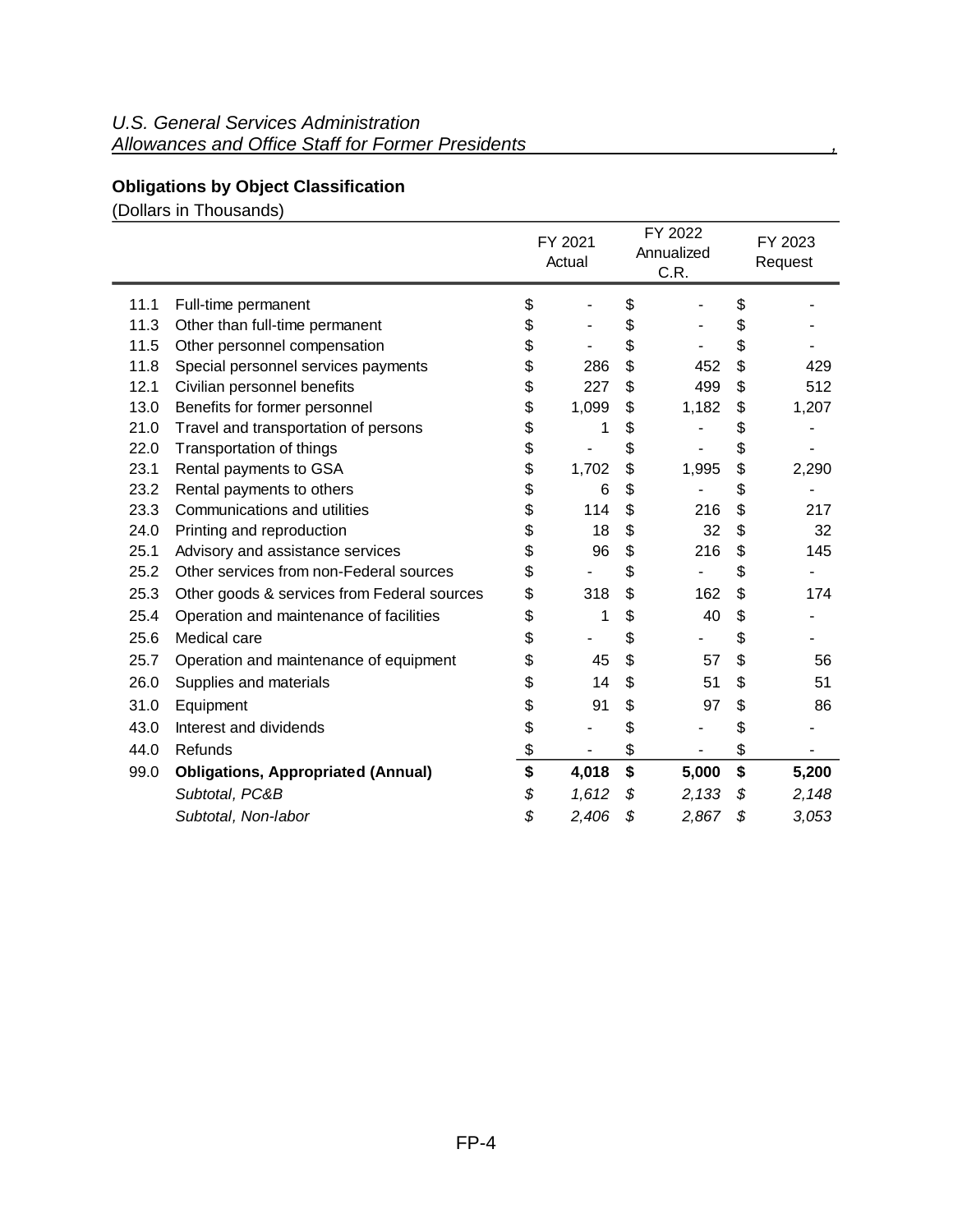## <span id="page-4-0"></span>**FY 2023 Budget Request by Former President**

(Dollars in Thousands)

|                                     |    | <b>CARTER</b> |   | CLINTON G W BUSH |     |       |     | <b>OBAMA</b> |     | <b>TRUMP</b> |     | <b>TOTAL</b>             |
|-------------------------------------|----|---------------|---|------------------|-----|-------|-----|--------------|-----|--------------|-----|--------------------------|
| Personnel Compensation              | ъĐ |               |   | 96               | S   | 96    | \$  | 96           | \$  | 141          | S   | 429                      |
| <b>Personnel Benefits</b>           | J  |               | J | 123              | S   | 125   | \$  | 125          | \$  | 139          | S   | 512                      |
| Pensions for Former Presidents      | æ  | 230           | S | 249              | S   | 249   | \$. | 249          | S   | 230          | \$  | 1,207                    |
| Travel                              | S  |               |   | -                |     | -     |     |              |     |              |     | $\overline{\phantom{0}}$ |
| Rental Payments to GSA              | S  | 118           | S | 660              | S   | 542   | \$. | 565          | S   | 406          | S   | 2,290                    |
| Communications, Utilities, and Misc | æ  | 17            | S |                  | S   | 124   | \$. | 40           | \$. | 35           | S   | 217                      |
| Printing                            | ۰D | 5             | S | 17               | \$. | 5     | \$. | -            |     | 5            | S   | 32                       |
| <b>Other Services</b>               |    | 124           | S | 92               | S   | 40    | \$. | 62           | S   | 58           | S   | 375                      |
| Supplies                            | æ  | 2             | S |                  | \$. | 20    | \$. | 11           | \$  | 11           | \$. | 51                       |
| Equipment                           |    |               |   | 26               | S   | 9     |     | 36           | \$. | 15           |     | 86                       |
| FY 2023                             |    | 496           |   | 1.271            |     | 1.210 |     | 1,184        |     | 1,040        |     | 5,200                    |

\*Personnel Compensation and Benefits for former President Carter are provided by contract support categorized under 'Other Services'.